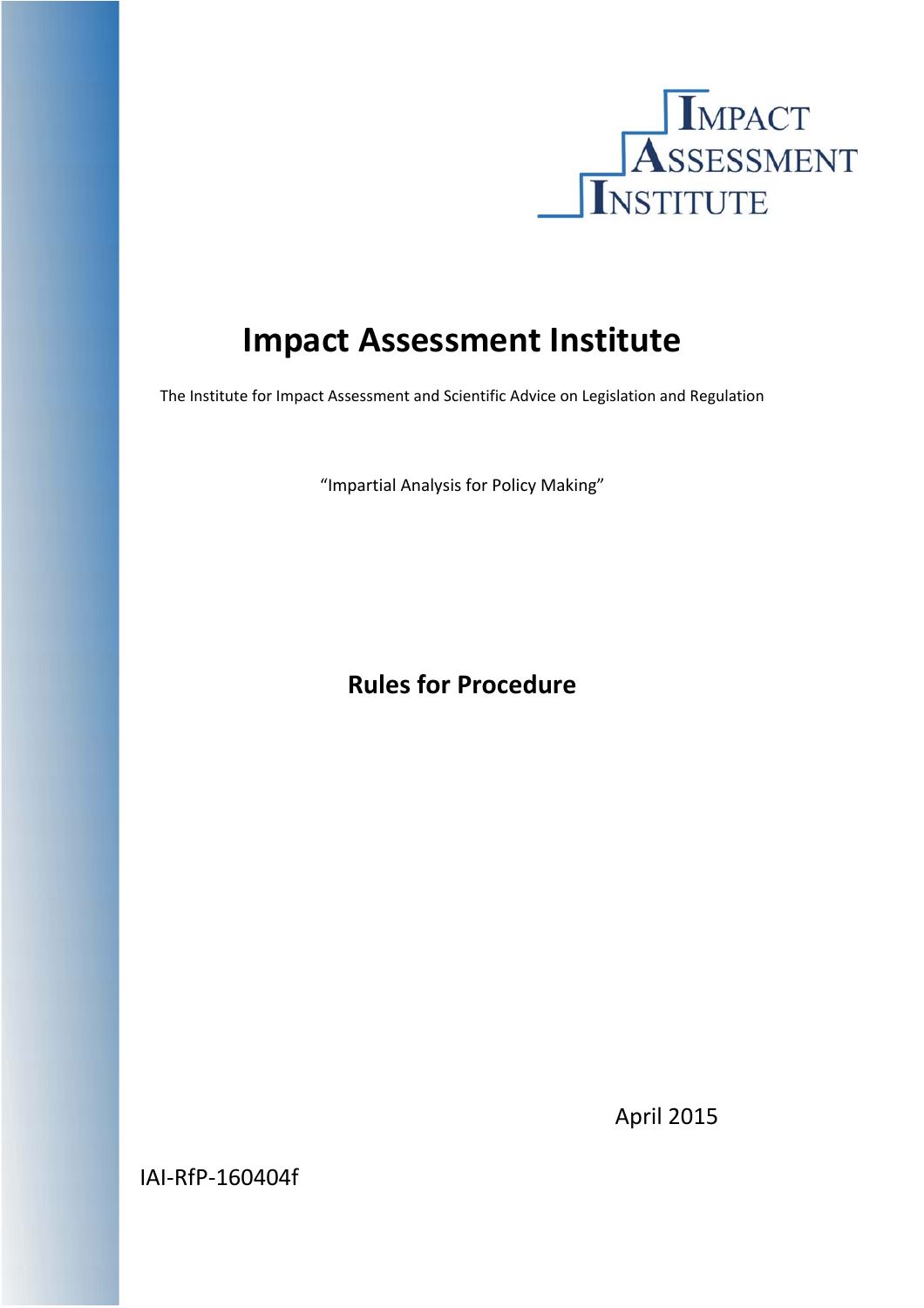### **Impact Assessment Institute – Rules for Procedure**

#### **Article 1:** Applicability

These Rules for Procedure and any related regulations apply to the functioning of the Impact Assessment Institute ('the IAI" or "the Institute") and are without prejudice to the Institute's official statutes.

They apply to all bodies and committees of the Institute, unless indicated otherwise in the respective Article.

#### **Article 2:** Annual report

No more than six months after the end of the calendar year the Board of Directors ("the Board") shall adopt and publish an annual report, including the following information:

- A statement by the Chairperson:
- The income and expenditure for the year in question;
- The planned budget for the current year;
- A statement by the Chairperson of the Oversight Board signed by the members of the Oversight Board attesting to the adherence of the Institute's activities during the year to the Four Principles, incorporating if necessary any joint or individual statements of qualification or dissent;
- A report on the activities of the Institute during the year and its planned activities;
- A statement on the prospects for the current and future years.

In compiling the annual report, the Board shall rely on the Managing Director and the Secretariat. The content shall be adopted by decisions of the Board and the Oversight Board.

#### **Article 3:** Oversight Board

The adherence of the Institute to the four principles and the quality of its analysis and publications are overseen by the Oversight Board (OB). Members of the OB are senior academics, policy makers, civil servants or other persons with expertise in policy, impact assessment, better regulation and institutional governance. They are individuals able to demonstrate objectivity in their analysis. As a group, the members of the OB provide a balance of expertise and backgrounds that contribute to the productive fulfilment of their oversight of the Institute. They fulfil their duties to the Institute part–time in an impartial manner.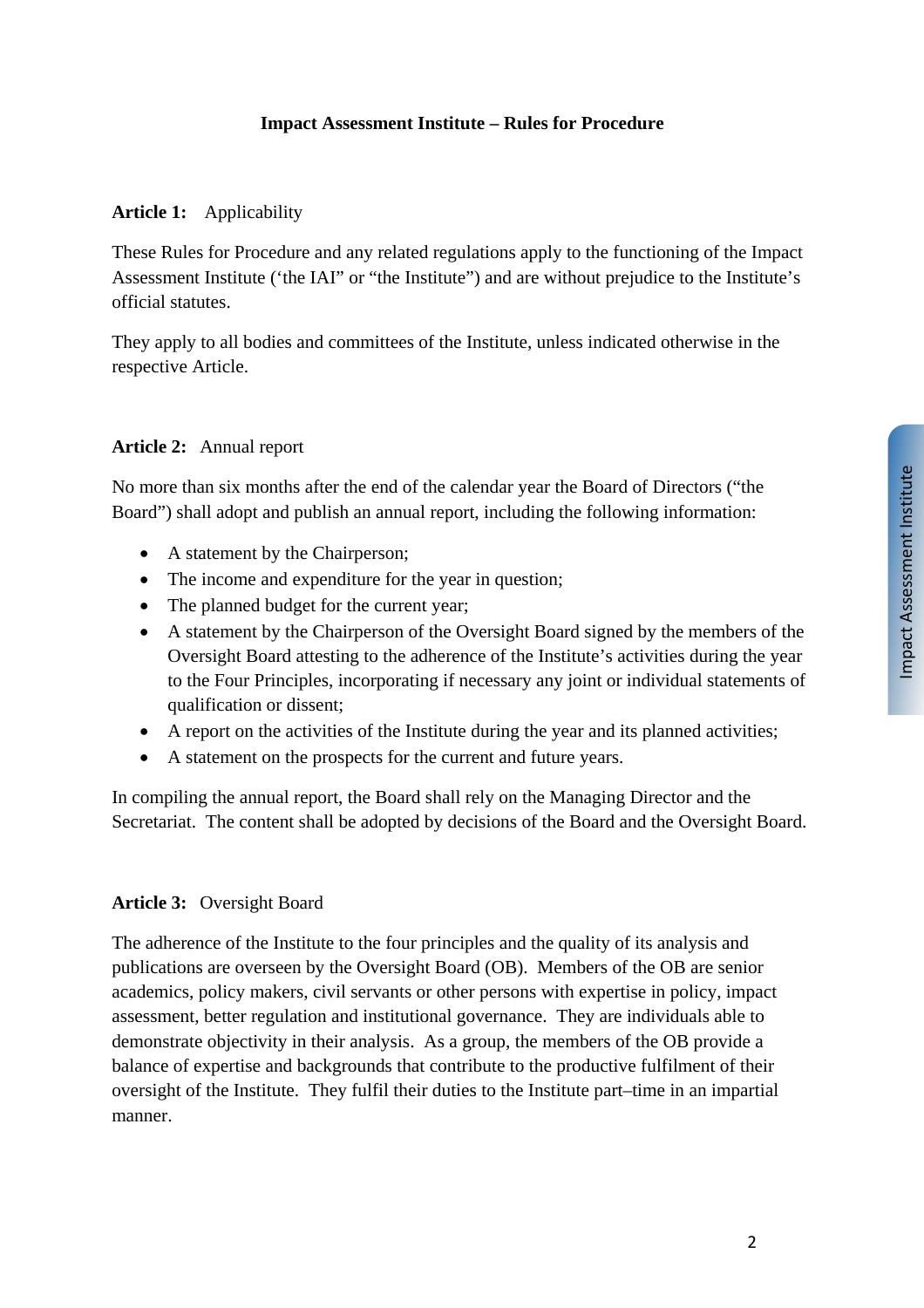Members of the OB may be remunerated commensurate with their role as part time nonexecutive directors.

## **Article 4:** Composition of the Oversight Board

The OB shall be composed of at least 3 and no more than 12 members, with 5 members being the preferred minimum in order to provide the desired balance of expertise and background.

The members of the OB shall be invited by the Board of Directors, in cooperation with the existing OB members and the Stakeholder Council.

The members of the OB shall select from amongst their number a Chairperson and up to two Vice-Chairpersons, between them to exhibit a balance of expertise and backgrounds.

# **Article 5:** Activities and decision making of the Oversight Board

To fulfil its role overseeing the adherence of the Institute to the four principles and the quality of its analysis, the OB performs the following functions:

- Monitoring the expertise and background of the impact assessment experts in the Secretariat and any external expertise employed. Special regard is to be paid to the experts' appropriateness for adherence to the four principles, in particular their lack of ties to parties interested in the results of studies.
- Monitoring of the compilation of studies by the Secretariat and any external expertise employed, in particular the scientific, factual and impartial conduct of the studies, which should support the four principles.
- Formal feedback to the Board, Secretariat and Stakeholders of the results of the above monitoring, in particular recording occasions on which adherence to the four principles and the Institute's impartiality have not been adequately demonstrated.
- Advice to the Board and the Secretariat on the governance and operations of the Institute.
- The role of ombudsman providing stakeholders with an independent channel to express specific or general concerns about the Institute and its studies.

The OB makes its decisions by consensus. Where a consensus cannot be reached, a simple majority decision may be reached, whereby dissenting opinions are clearly recorded and published in the relevant documents.

Due to its role scrutinising regularly the conduct of studies, the OB may reach its decisions in an ad hoc manner using electronic means of communication, coordinated by the Chairperson.

The OB shall meet in person at least once per year. At least one meeting per year will include a joint session of the OB and the Board of Directors. The members of the OB may decide to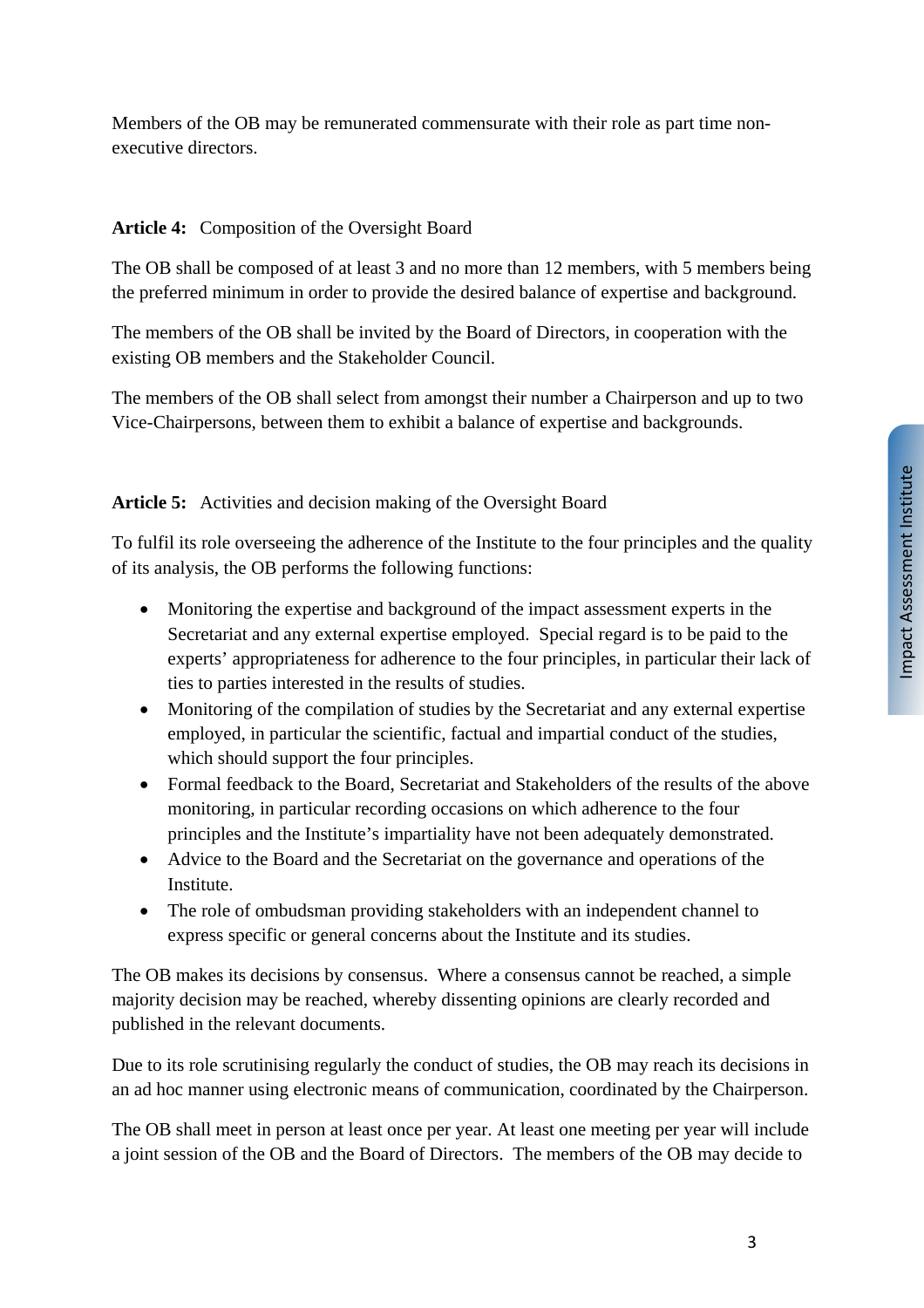convene on additional occasions at the discretion of the Chairperson or by simple majority of its members. This shall normally be by electronic means.

The Oversight Board's work does not constitute explicit endorsement by its members of the Institute's studies.

# **Article 6:** Sponsorship

The Institute's official Sponsors are organisations or individuals who have provided financial assistance to the Institute exceeding a threshold to be determined by the Board. Sponsors have the following obligations:

- To pay a sponsorship fee to support the activities of the Institute.
- To contribute their time and expertise to the development and reputation of the Institute.

Subject to certain conditions to be determined by the Board, sponsors have the following rights:

- A position on the Stakeholder Council.
- A position on the Studies Committee.
- A say in the selection of policy dossiers to be scrutinised by the Institute, proportional to their sponsorship contribution.
- Free training and seminars on Impact Assessment and Better Regulation as stipulated in the sponsor agreement.

#### **Article 7:** Associate status

The Institute's Associates are organisations or individuals that are not Sponsors, but are deemed by the Board to be in a position to make a valuable contribution to the Institute's objectives. The Board shall decide whether an organisation shall be given Associate status. Organisations may apply to the Board for Associate status or may be invited by the Board.

Associates have the following obligations:

To contribute to the development and reputation of the Institute.

Associates have the following rights:

- A position on the Stakeholder Council.
- A position on the Studies Committee.
- At the discretion of the Board, a say in the selection of policy dossiers of a proportion to be determined by the board.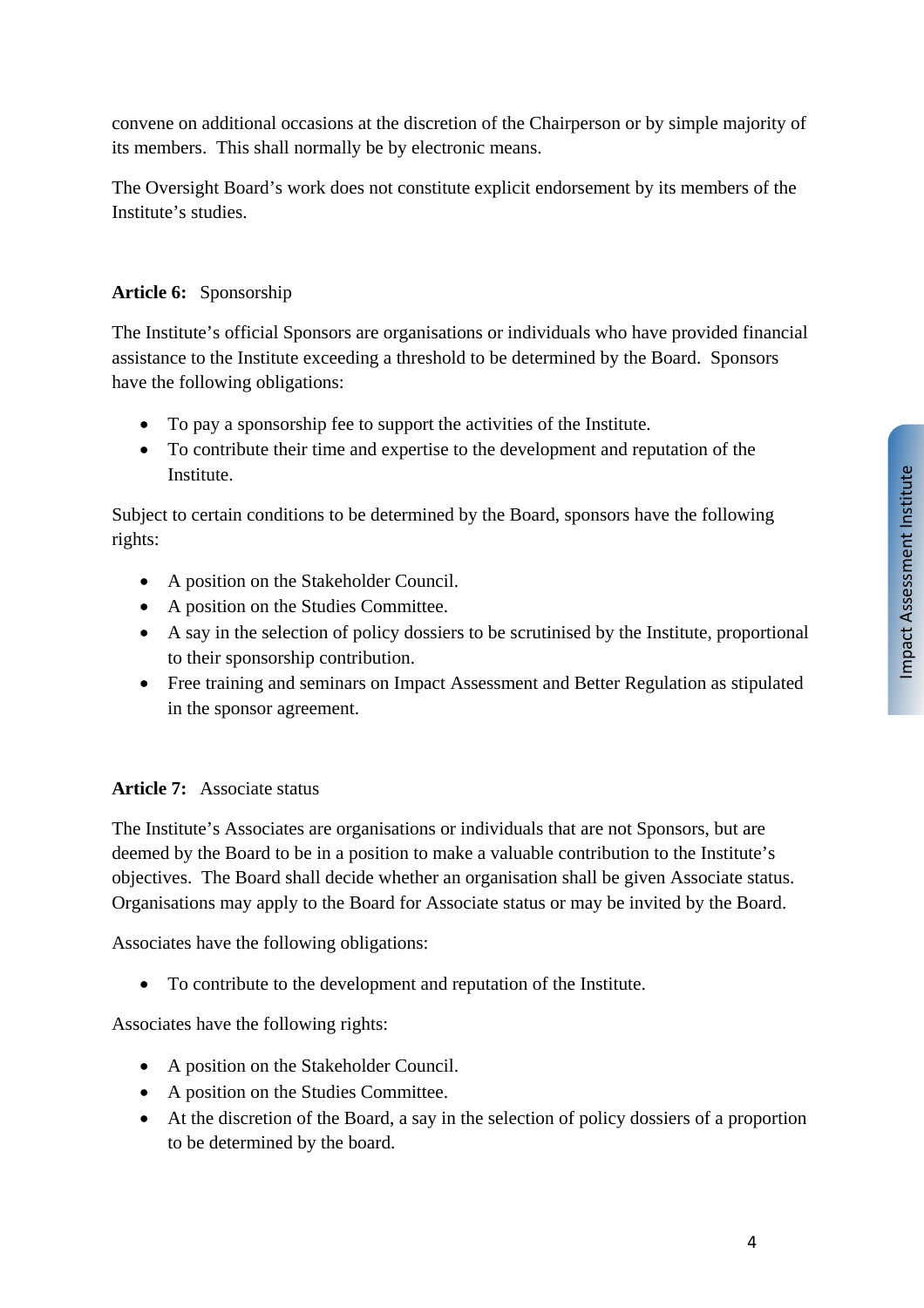At the discretion of the Board, free training and seminars on Impact Assessment and Better Regulation.

### **Article 8:** Stakeholder Council

The Stakeholder Council is an advisory body of the Institute, being the representative body of the Sponsors and Associates. It is comprised of senior representatives of the Sponsors and Associates. Each Sponsor and Associate shall nominate a primary representative and may nominate an alternate representative.

The Stakeholder Council shall select a Chairperson and two Vice-Chairpersons from amongst its primary representatives, by consensus where possible or otherwise by simple majority. The three positions are to be selected such that a reasonable balance of stakeholder types is achieved, ideally covering industry, civil society and institutions. In the absence of a formally selected Chairperson, meetings of the Stakeholder Council shall be chaired by the Managing Director.

The Stakeholder Council meets in person at least once per calendar year, in advance of the Annual General Meeting. Additional meetings, either in person or by electronic means, may be convened at the discretion of the Chairperson, of both Vice-Chairs or on request of at least one third of its members. Decisions of the Council are made by consensus where possible or otherwise by simple majority.

The Stakeholder Council may make formal representations to the Board of Directors at any time during the year to advise on issues of relevance to the Institute's activities. The Board is obliged to respond formally to all representations within 4 weeks.

The Chairperson of the Stakeholder Council formally addresses the Board at the Annual General Meeting in the presence of the Vice-Chairpersons of the Stakeholder Council. In particular the Chairperson advises the Board on the Stakeholder Council's opinion on newly nominated Board members.

The Managing Director acts as Secretary to the Stakeholder Council and in exceptional cases may delegate this task to a member of the Secretariat.

#### **Article 9:** Studies Committee

The Studies Committee advises the Institute on matters related to Impact Assessment, policy and Better Regulation. It is comprised of expert representatives of the Sponsors and Associates and acts as a subcommittee of the Stakeholder Council. Each Sponsor and Associate shall nominate a primary representative and may nominate an alternate representative. The nominated individuals may or may not be the same as those nominated for the Stakeholder Council